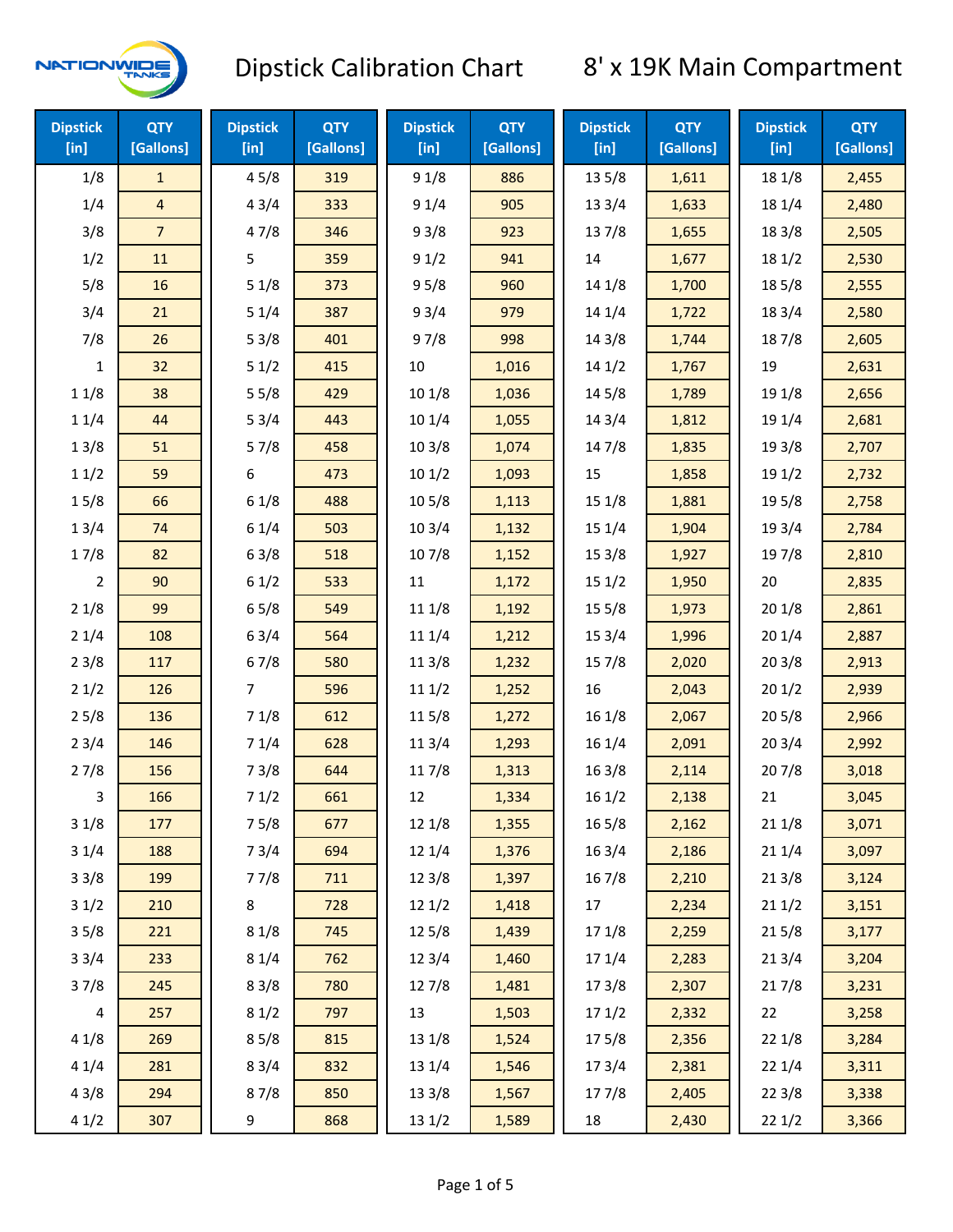

| <b>Dipstick</b><br>$[$ in] | <b>QTY</b><br>[Gallons] | <b>Dipstick</b><br>$[$ in] | <b>QTY</b><br>[Gallons] | <b>Dipstick</b><br>$[$ in] | <b>QTY</b><br>[Gallons] | <b>Dipstick</b><br>$[$ in] | <b>QTY</b><br>[Gallons] | <b>Dipstick</b><br>$[$ in] | <b>QTY</b><br>[Gallons] |
|----------------------------|-------------------------|----------------------------|-------------------------|----------------------------|-------------------------|----------------------------|-------------------------|----------------------------|-------------------------|
| 225/8                      | 3,393                   | 271/8                      | 4,405                   | 315/8                      | 5,476                   | 36 1/8                     | 6,590                   | 40 5/8                     | 7,737                   |
| 223/4                      | 3,420                   | 271/4                      | 4,434                   | 31 3/4                     | 5,506                   | 36 1/4                     | 6,622                   | 40 3/4                     | 7,769                   |
| 227/8                      | 3,447                   | 273/8                      | 4,463                   | 317/8                      | 5,536                   | 363/8                      | 6,653                   | 407/8                      | 7,801                   |
| 23                         | 3,474                   | 271/2                      | 4,492                   | 32                         | 5,567                   | 361/2                      | 6,685                   | 41                         | 7,833                   |
| 23 1/8                     | 3,502                   | 275/8                      | 4,521                   | 32 1/8                     | 5,597                   | 365/8                      | 6,716                   | 41 1/8                     | 7,865                   |
| 231/4                      | 3,529                   | 273/4                      | 4,550                   | 32 1/4                     | 5,628                   | 363/4                      | 6,748                   | 41 1/4                     | 7,898                   |
| 233/8                      | 3,557                   | 277/8                      | 4,580                   | 32 3/8                     | 5,659                   | 36 7/8                     | 6,780                   | 41 3/8                     | 7,930                   |
| 231/2                      | 3,584                   | 28                         | 4,609                   | 321/2                      | 5,689                   | 37                         | 6,811                   | 411/2                      | 7,962                   |
| 235/8                      | 3,612                   | 28 1/8                     | 4,638                   | 325/8                      | 5,720                   | 371/8                      | 6,843                   | 41 5/8                     | 7,994                   |
| 233/4                      | 3,639                   | 28 1/4                     | 4,668                   | 32 3/4                     | 5,751                   | 37 1/4                     | 6,874                   | 41 3/4                     | 8,027                   |
| 237/8                      | 3,667                   | 28 3/8                     | 4,697                   | 327/8                      | 5,781                   | 373/8                      | 6,906                   | 417/8                      | 8,059                   |
| 24                         | 3,695                   | 281/2                      | 4,727                   | 33                         | 5,812                   | 371/2                      | 6,938                   | 42                         | 8,091                   |
| 24 1/8                     | 3,723                   | 28 5/8                     | 4,756                   | 33 1/8                     | 5,843                   | 375/8                      | 6,970                   | 42 1/8                     | 8,123                   |
| 24 1/4                     | 3,750                   | 283/4                      | 4,786                   | 33 1/4                     | 5,874                   | 373/4                      | 7,001                   | 42 1/4                     | 8,156                   |
| 243/8                      | 3,778                   | 287/8                      | 4,815                   | 33 3/8                     | 5,905                   | 377/8                      | 7,033                   | 42 3/8                     | 8,188                   |
| 241/2                      | 3,806                   | 29                         | 4,845                   | 33 1/2                     | 5,935                   | 38                         | 7,065                   | 421/2                      | 8,220                   |
| 245/8                      | 3,834                   | 29 1/8                     | 4,874                   | 33 5/8                     | 5,966                   | 38 1/8                     | 7,097                   | 42 5/8                     | 8,253                   |
| 243/4                      | 3,862                   | 29 1/4                     | 4,904                   | 33 3/4                     | 5,997                   | 38 1/4                     | 7,128                   | 42 3/4                     | 8,285                   |
| 24 7/8                     | 3,891                   | 293/8                      | 4,934                   | 337/8                      | 6,028                   | 38 3/8                     | 7,160                   | 42 7/8                     | 8,318                   |
| 25                         | 3,919                   | 291/2                      | 4,964                   | 34                         | 6,059                   | 38 1/2                     | 7,192                   | 43                         | 8,350                   |
| 251/8                      | 3,947                   | 29 5/8                     | 4,993                   | 34 1/8                     | 6,090                   | 38 5/8                     | 7,224                   | 43 1/8                     | 8,382                   |
| 251/4                      | 3,975                   | 293/4                      | 5,023                   | 34 1/4                     | 6,121                   | 38 3/4                     | 7,256                   | 43 1/4                     | 8,415                   |
| 253/8                      | 4,003                   | 297/8                      | 5,053                   | 34 3/8                     | 6,152                   | 387/8                      | 7,288                   | 43 3/8                     | 8,447                   |
| 251/2                      | 4,032                   | 30                         | 5,083                   | 34 1/2                     | 6,184                   | 39                         | 7,320                   | 431/2                      | 8,480                   |
| 255/8                      | 4,060                   | 301/8                      | 5,113                   | 34 5/8                     | 6,215                   | 39 1/8                     | 7,352                   | 43 5/8                     | 8,512                   |
| 25 3/4                     | 4,089                   | 301/4                      | 5,143                   | 34 3/4                     | 6,246                   | 39 1/4                     | 7,384                   | 43 3/4                     | 8,544                   |
| 257/8                      | 4,117                   | 303/8                      | 5,173                   | 347/8                      | 6,277                   | 39 3/8                     | 7,416                   | 437/8                      | 8,577                   |
| 26                         | 4,146                   | 301/2                      | 5,203                   | 35                         | 6,308                   | 39 1/2                     | 7,448                   | 44                         | 8,609                   |
| 26 1/8                     | 4,174                   | 305/8                      | 5,233                   | 35 1/8                     | 6,339                   | 39 5/8                     | 7,480                   | 44 1/8                     | 8,642                   |
| 26 1/4                     | 4,203                   | 303/4                      | 5,263                   | 35 1/4                     | 6,371                   | 39 3/4                     | 7,512                   | 44 1/4                     | 8,674                   |
| 263/8                      | 4,232                   | 307/8                      | 5,294                   | 35 3/8                     | 6,402                   | 397/8                      | 7,544                   | 44 3/8                     | 8,707                   |
| 261/2                      | 4,260                   | 31                         | 5,324                   | 351/2                      | 6,433                   | 40                         | 7,576                   | 44 1/2                     | 8,739                   |
| 265/8                      | 4,289                   | 31 1/8                     | 5,354                   | 35 5/8                     | 6,465                   | 40 1/8                     | 7,608                   | 44 5/8                     | 8,772                   |
| 263/4                      | 4,318                   | 31 1/4                     | 5,384                   | 35 3/4                     | 6,496                   | 40 1/4                     | 7,640                   | 44 3/4                     | 8,804                   |
| 267/8                      | 4,347                   | 313/8                      | 5,415                   | 357/8                      | 6,527                   | 40 3/8                     | 7,672                   | 447/8                      | 8,837                   |
| 27                         | 4,376                   | 31 1/2                     | 5,445                   | 36                         | 6,559                   | 40 1/2                     | 7,704                   | 45                         | 8,869                   |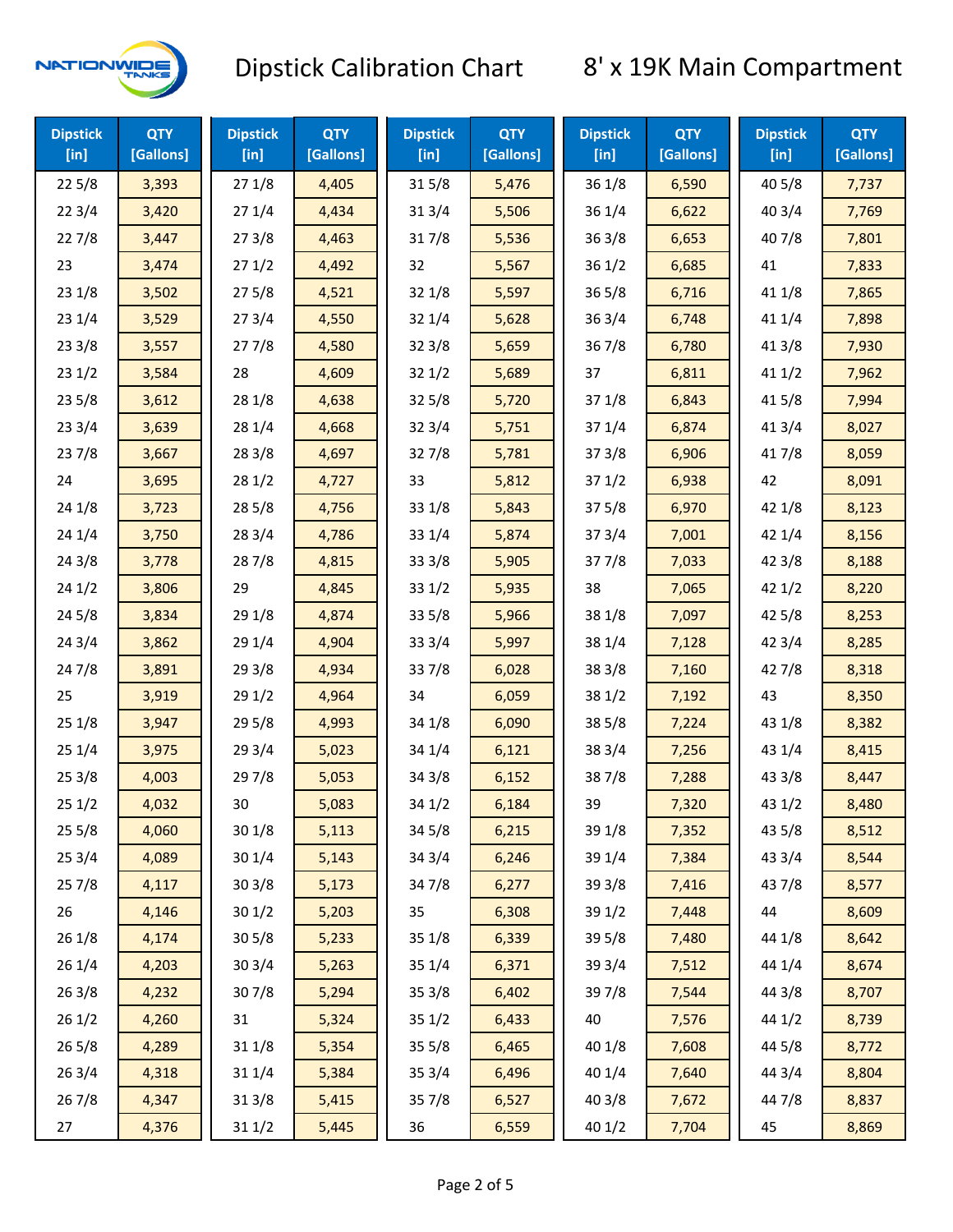

| <b>Dipstick</b><br>$[$ in] | <b>QTY</b><br>[Gallons] | <b>Dipstick</b><br>$[$ in] | <b>QTY</b><br>[Gallons] | <b>Dipstick</b><br>$[$ in] | <b>QTY</b><br>[Gallons] | <b>Dipstick</b><br>$[$ in] | <b>QTY</b><br>[Gallons] | <b>Dipstick</b><br>$[$ in] | <b>QTY</b><br>[Gallons] |
|----------------------------|-------------------------|----------------------------|-------------------------|----------------------------|-------------------------|----------------------------|-------------------------|----------------------------|-------------------------|
| 45 1/8                     | 8,902                   | 49 5/8                     | 10,075                  | 54 1/8                     | 11,243                  | 58 5/8                     | 12,396                  | 63 1/8                     | 13,521                  |
| 45 1/4                     | 8,934                   | 49 3/4                     | 10,107                  | 54 1/4                     | 11,275                  | 58 3/4                     | 12,427                  | 63 1/4                     | 13,551                  |
| 45 3/8                     | 8,967                   | 49 7/8                     | 10,140                  | 54 3/8                     | 11,308                  | 587/8                      | 12,459                  | 63 3/8                     | 13,582                  |
| 451/2                      | 8,999                   | 50                         | 10,172                  | 54 1/2                     | 11,340                  | 59                         | 12,491                  | 63 1/2                     | 13,613                  |
| 45 5/8                     | 9,032                   | 50 1/8                     | 10,205                  | 54 5/8                     | 11,372                  | 59 1/8                     | 12,522                  | 63 5/8                     | 13,643                  |
| 45 3/4                     | 9,065                   | 501/4                      | 10,237                  | 54 3/4                     | 11,404                  | 59 1/4                     | 12,554                  | 63 3/4                     | 13,674                  |
| 45 7/8                     | 9,097                   | 503/8                      | 10,270                  | 54 7/8                     | 11,437                  | 59 3/8                     | 12,586                  | 637/8                      | 13,705                  |
| 46                         | 9,130                   | 501/2                      | 10,302                  | 55                         | 11,469                  | 59 1/2                     | 12,617                  | 64                         | 13,735                  |
| 46 1/8                     | 9,162                   | 505/8                      | 10,335                  | 55 1/8                     | 11,501                  | 59 5/8                     | 12,649                  | 64 1/8                     | 13,766                  |
| 46 1/4                     | 9,195                   | 503/4                      | 10,368                  | 55 1/4                     | 11,533                  | 59 3/4                     | 12,680                  | 64 1/4                     | 13,796                  |
| 46 3/8                     | 9,227                   | 507/8                      | 10,400                  | 55 3/8                     | 11,565                  | 59 7/8                     | 12,712                  | 64 3/8                     | 13,826                  |
| 46 1/2                     | 9,260                   | 51                         | 10,433                  | 551/2                      | 11,598                  | 60                         | 12,743                  | 64 1/2                     | 13,857                  |
| 46 5/8                     | 9,293                   | 51 1/8                     | 10,465                  | 55 5/8                     | 11,630                  | 60 1/8                     | 12,774                  | 64 5/8                     | 13,887                  |
| 46 3/4                     | 9,325                   | 51 1/4                     | 10,498                  | 55 3/4                     | 11,662                  | 60 1/4                     | 12,806                  | 64 3/4                     | 13,918                  |
| 46 7/8                     | 9,358                   | 513/8                      | 10,530                  | 55 7/8                     | 11,694                  | 60 3/8                     | 12,837                  | 64 7/8                     | 13,948                  |
| 47                         | 9,390                   | 511/2                      | 10,563                  | 56                         | 11,726                  | 601/2                      | 12,869                  | 65                         | 13,978                  |
| 47 1/8                     | 9,423                   | 515/8                      | 10,595                  | 56 1/8                     | 11,758                  | 60 5/8                     | 12,900                  | 65 1/8                     | 14,008                  |
| 47 1/4                     | 9,455                   | 513/4                      | 10,628                  | 56 1/4                     | 11,790                  | 603/4                      | 12,931                  | 65 1/4                     | 14,039                  |
| 47 3/8                     | 9,488                   | 517/8                      | 10,660                  | 56 3/8                     | 11,822                  | 60 7/8                     | 12,962                  | 65 3/8                     | 14,069                  |
| 471/2                      | 9,521                   | 52                         | 10,693                  | 56 1/2                     | 11,854                  | 61                         | 12,994                  | 65 1/2                     | 14,099                  |
| 475/8                      | 9,553                   | 521/8                      | 10,725                  | 56 5/8                     | 11,886                  | 61 1/8                     | 13,025                  | 65 5/8                     | 14,129                  |
| 473/4                      | 9,586                   | 521/4                      | 10,757                  | 56 3/4                     | 11,918                  | 61 1/4                     | 13,056                  | 65 3/4                     | 14,159                  |
| 47 7/8                     | 9,618                   | 52 3/8                     | 10,790                  | 567/8                      | 11,950                  | 613/8                      | 13,087                  | 65 7/8                     | 14,189                  |
| 48                         | 9,651                   | 521/2                      | 10,822                  | 57                         | 11,982                  | 611/2                      | 13,118                  | 66                         | 14,219                  |
| 48 1/8                     | 9,684                   | 525/8                      | 10,855                  | 57 1/8                     | 12,014                  | 615/8                      | 13,150                  | 66 1/8                     | 14,249                  |
| 48 1/4                     | 9,716                   | 52 3/4                     | 10,887                  | 57 1/4                     | 12,046                  | 61 3/4                     | 13,181                  | 66 1/4                     | 14,279                  |
| 48 3/8                     | 9,749                   | 527/8                      | 10,920                  | 57 3/8                     | 12,078                  | 617/8                      | 13,212                  | 66 3/8                     | 14,309                  |
| 48 1/2                     | 9,781                   | 53                         | 10,952                  | 571/2                      | 12,110                  | 62                         | 13,243                  | 66 1/2                     | 14,338                  |
| 48 5/8                     | 9,814                   | 53 1/8                     | 10,984                  | 57 5/8                     | 12,142                  | 62 1/8                     | 13,274                  | 66 5/8                     | 14,368                  |
| 48 3/4                     | 9,847                   | 53 1/4                     | 11,017                  | 573/4                      | 12,173                  | 62 1/4                     | 13,305                  | 66 3/4                     | 14,398                  |
| 487/8                      | 9,879                   | 53 3/8                     | 11,049                  | 577/8                      | 12,205                  | 62 3/8                     | 13,336                  | 667/8                      | 14,428                  |
| 49                         | 9,912                   | 53 1/2                     | 11,082                  | 58                         | 12,237                  | 621/2                      | 13,367                  | 67                         | 14,457                  |
| 49 1/8                     | 9,944                   | 53 5/8                     | 11,114                  | 58 1/8                     | 12,269                  | 62 5/8                     | 13,397                  | 671/8                      | 14,487                  |
| 49 1/4                     | 9,977                   | 53 3/4                     | 11,146                  | 58 1/4                     | 12,301                  | 62 3/4                     | 13,428                  | 67 1/4                     | 14,516                  |
| 49 3/8                     | 10,009                  | 537/8                      | 11,179                  | 58 3/8                     | 12,332                  | 627/8                      | 13,459                  | 673/8                      | 14,546                  |
| 49 1/2                     | 10,042                  | 54                         | 11,211                  | 58 1/2                     | 12,364                  | 63                         | 13,490                  | 67 1/2                     | 14,575                  |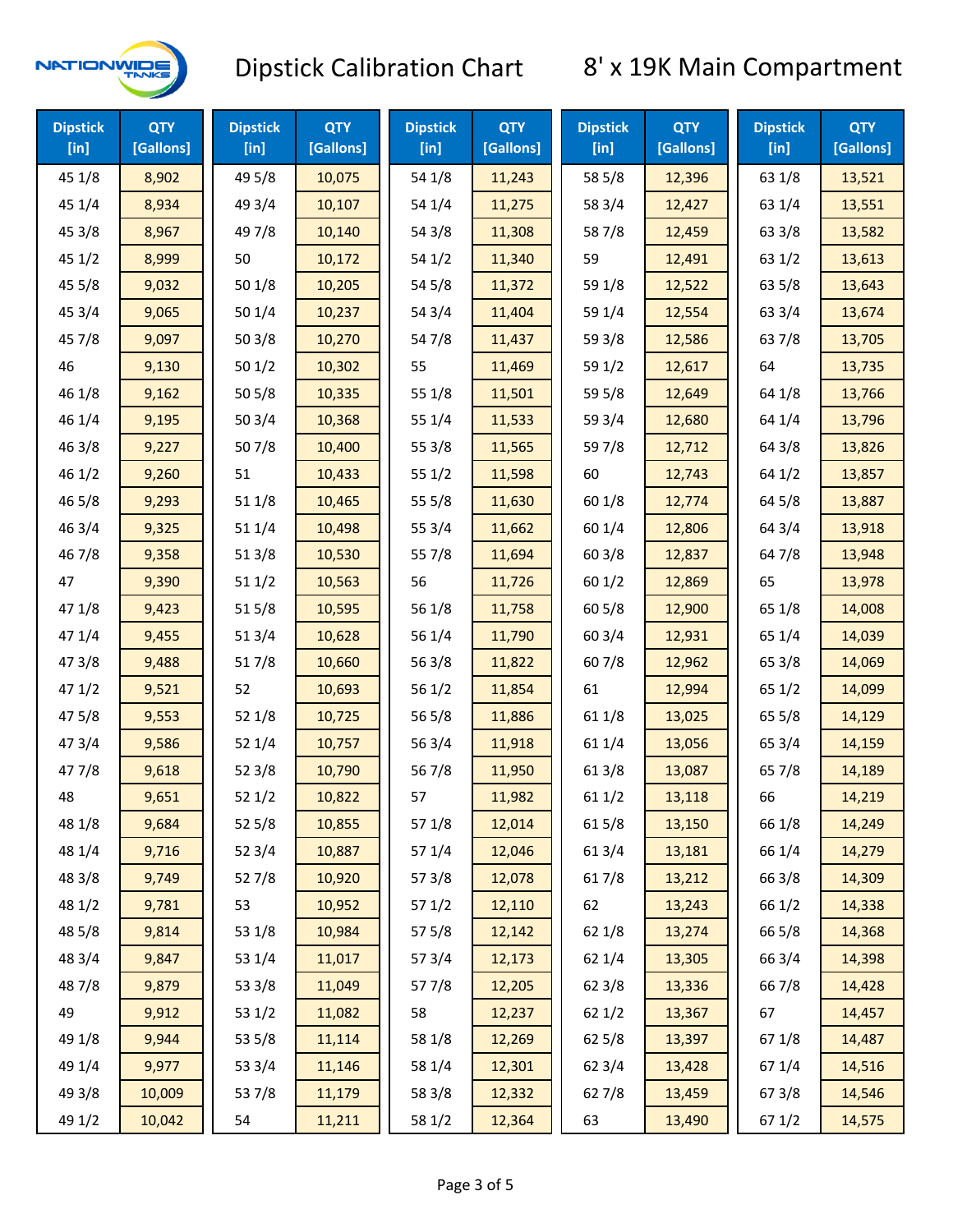

| <b>Dipstick</b><br>$[$ in] | <b>QTY</b><br>[Gallons] | <b>Dipstick</b><br>$[$ in] | <b>QTY</b><br>[Gallons] | <b>Dipstick</b><br>$[$ in] | <b>QTY</b><br>[Gallons] | <b>Dipstick</b><br>$[$ in] | <b>QTY</b><br>[Gallons] | <b>Dipstick</b><br>[in] | <b>QTY</b><br>[Gallons] |
|----------------------------|-------------------------|----------------------------|-------------------------|----------------------------|-------------------------|----------------------------|-------------------------|-------------------------|-------------------------|
| 675/8                      | 14,605                  | 72 1/8                     | 15,635                  | 765/8                      | 16,595                  | 81 1/8                     | 17,467                  | 855/8                   | 18,228                  |
| 67 3/4                     | 14,634                  | 72 1/4                     | 15,663                  | 763/4                      | 16,621                  | 81 1/4                     | 17,490                  | 85 3/4                  | 18,247                  |
| 677/8                      | 14,664                  | 72 3/8                     | 15,690                  | 767/8                      | 16,646                  | 81 3/8                     | 17,513                  | 857/8                   | 18,266                  |
| 68                         | 14,693                  | 72 1/2                     | 15,718                  | 77                         | 16,671                  | 811/2                      | 17,535                  | 86                      | 18,285                  |
| 68 1/8                     | 14,722                  | 725/8                      | 15,745                  | 77 1/8                     | 16,697                  | 815/8                      | 17,558                  | 86 1/8                  | 18,304                  |
| 68 1/4                     | 14,752                  | 72 3/4                     | 15,773                  | 77 1/4                     | 16,722                  | 813/4                      | 17,580                  | 86 1/4                  | 18,323                  |
| 68 3/8                     | 14,781                  | 727/8                      | 15,800                  | 77 3/8                     | 16,747                  | 817/8                      | 17,602                  | 86 3/8                  | 18,342                  |
| 68 1/2                     | 14,810                  | 73                         | 15,828                  | 771/2                      | 16,772                  | 82                         | 17,625                  | 86 1/2                  | 18,360                  |
| 68 5/8                     | 14,839                  | 73 1/8                     | 15,855                  | 775/8                      | 16,797                  | 82 1/8                     | 17,647                  | 86 5/8                  | 18,379                  |
| 68 3/4                     | 14,868                  | 73 1/4                     | 15,882                  | 773/4                      | 16,822                  | 82 1/4                     | 17,669                  | 86 3/4                  | 18,397                  |
| 687/8                      | 14,897                  | 73 3/8                     | 15,909                  | 777/8                      | 16,847                  | 82 3/8                     | 17,691                  | 867/8                   | 18,416                  |
| 69                         | 14,926                  | 73 1/2                     | 15,936                  | 78                         | 16,872                  | 821/2                      | 17,713                  | 87                      | 18,434                  |
| 69 1/8                     | 14,955                  | 73 5/8                     | 15,964                  | 78 1/8                     | 16,897                  | 825/8                      | 17,735                  | 871/8                   | 18,452                  |
| 69 1/4                     | 14,984                  | 73 3/4                     | 15,991                  | 78 1/4                     | 16,921                  | 82 3/4                     | 17,756                  | 871/4                   | 18,469                  |
| 69 3/8                     | 15,013                  | 737/8                      | 16,017                  | 78 3/8                     | 16,946                  | 827/8                      | 17,778                  | 87 3/8                  | 18,487                  |
| 69 1/2                     | 15,041                  | 74                         | 16,044                  | 78 1/2                     | 16,970                  | 83                         | 17,799                  | 871/2                   | 18,505                  |
| 69 5/8                     | 15,070                  | 74 1/8                     | 16,071                  | 78 5/8                     | 16,995                  | 83 1/8                     | 17,821                  | 875/8                   | 18,522                  |
| 69 3/4                     | 15,099                  | 74 1/4                     | 16,098                  | 78 3/4                     | 17,019                  | 83 1/4                     | 17,842                  | 87 3/4                  | 18,540                  |
| 697/8                      | 15,128                  | 74 3/8                     | 16,125                  | 787/8                      | 17,043                  | 83 3/8                     | 17,863                  | 877/8                   | 18,557                  |
| 70                         | 15,156                  | 74 1/2                     | 16,151                  | 79                         | 17,068                  | 83 1/2                     | 17,884                  | 88                      | 18,574                  |
| 70 1/8                     | 15,185                  | 74 5/8                     | 16,178                  | 79 1/8                     | 17,092                  | 83 5/8                     | 17,905                  | 88 1/8                  | 18,591                  |
| 70 1/4                     | 15,213                  | 74 3/4                     | 16,205                  | 79 1/4                     | 17,116                  | 83 3/4                     | 17,926                  | 88 1/4                  | 18,608                  |
| 70 3/8                     | 15,242                  | 747/8                      | 16,231                  | 79 3/8                     | 17,140                  | 837/8                      | 17,947                  | 88 3/8                  | 18,625                  |
| 70 1/2                     | 15,270                  | 75                         | 16,257                  | 79 1/2                     | 17,164                  | 84                         | 17,968                  | 88 1/2                  | 18,641                  |
| 70 5/8                     | 15,298                  | 75 1/8                     | 16,284                  | 79 5/8                     | 17,188                  | 84 1/8                     | 17,989                  | 88 5/8                  | 18,658                  |
| 70 3/4                     | 15,327                  | 75 1/4                     | 16,310                  | 79 3/4                     | 17,211                  | 84 1/4                     | 18,009                  | 88 3/4                  | 18,674                  |
| 70 7/8                     | 15,355                  | 75 3/8                     | 16,336                  | 79 7/8                     | 17,235                  | 84 3/8                     | 18,029                  | 887/8                   | 18,690                  |
| 71                         | 15,383                  | 75 1/2                     | 16,362                  | 80                         | 17,259                  | 84 1/2                     | 18,050                  | 89                      | 18,706                  |
| 71 1/8                     | 15,411                  | 75 5/8                     | 16,389                  | 80 1/8                     | 17,282                  | 84 5/8                     | 18,070                  | 89 1/8                  | 18,722                  |
| 71 1/4                     | 15,440                  | 75 3/4                     | 16,415                  | 80 1/4                     | 17,305                  | 84 3/4                     | 18,090                  | 89 1/4                  | 18,738                  |
| 713/8                      | 15,468                  | 75 7/8                     | 16,441                  | 80 3/8                     | 17,329                  | 847/8                      | 18,110                  | 89 3/8                  | 18,753                  |
| 71 1/2                     | 15,496                  | 76                         | 16,466                  | 80 1/2                     | 17,352                  | 85                         | 18,130                  | 89 1/2                  | 18,769                  |
| 715/8                      | 15,524                  | 76 1/8                     | 16,492                  | 80 5/8                     | 17,375                  | 85 1/8                     | 18,150                  | 89 5/8                  | 18,784                  |
| 713/4                      | 15,551                  | 76 1/4                     | 16,518                  | 80 3/4                     | 17,398                  | 85 1/4                     | 18,170                  | 89 3/4                  | 18,799                  |
| 717/8                      | 15,579                  | 763/8                      | 16,544                  | 807/8                      | 17,421                  | 85 3/8                     | 18,189                  | 897/8                   | 18,814                  |
| 72                         | 15,607                  | 76 1/2                     | 16,569                  | 81                         | 17,444                  | 85 1/2                     | 18,209                  | 90                      | 18,829                  |